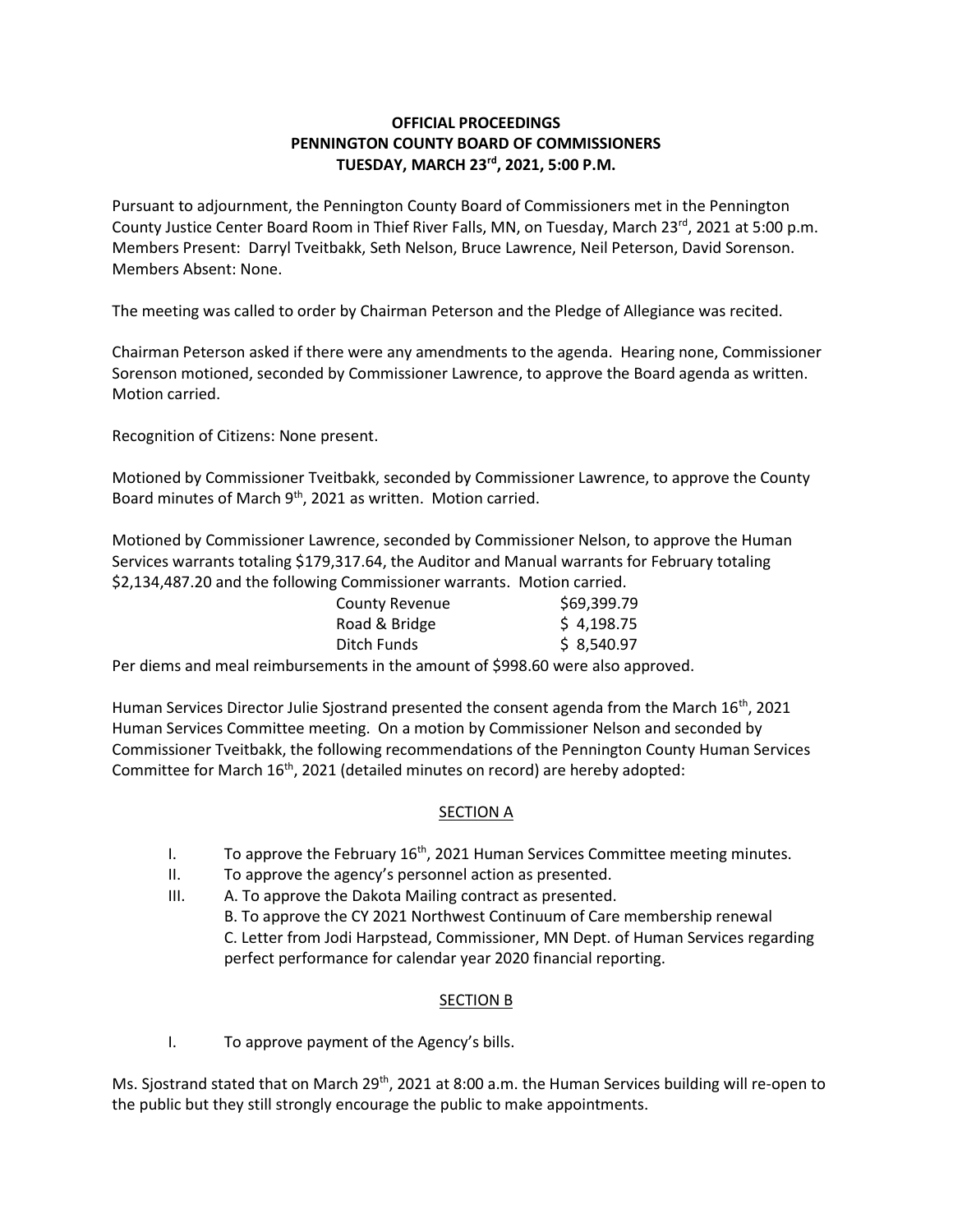Inter-County Nursing Director Kayla Jore presented a COVID-19 update. She stated that it has been a year since the pandemic started and they recently turned case investigations back over to the MN Dept. of Health for Pennington and Red Lake counties. She presented graphs showing the positive cases by age group and the fluctuation from March 2020 to February 2021. There was a large uptick in cases in November 2020 and again in February 2021.

Ms. Jore discussed the COVID-19 vaccine and stated that they will be administering 200 doses this week. They are working closely with Digi-Key Corp. and Arctic Cat, who have been designated as manufacturers, to get vaccine for their employees. The nursing service is still administering the Moderna vaccine and they haven't heard if they will be receiving the Johnson and Johnson vaccine. County Engineer Mike Flaagan questioned when the highway department employees will receive their vaccinations. She believes that 'Tier 3' most likely will include such employees but she will follow up with a more definite timeline. The Board thanked her for her report.

County Engineer Mike Flaagan met with the Board regarding the Highway Dept. items.

Mr. Flaagan announced that a Public Hearing for the partial abandonment of JD#25-3 was held today at 4:30 p.m. following a petition by Curtis and Marilyn Swanson.

Motioned by Commissioner Tveitbakk, seconded by Commissioner Sorenson, to approve the petition for partial abandonment of JD#25-3. Discussion followed with Mr. Flaagan stating that it will be the responsibility of the watershed to maintain the abandoned portion and deal with any affected buffer areas. Motion carried.

Mr. Flaagan discussed the Black River Impoundment project and said that work will start on the ditches in April and the box culvert in early May. Work on the outlet is in progress and is near completion. He stated there will be a detour off CSAH #3 that will last approximately two weeks and he will encourage the contractor to promote the detour with the media in advance.

Sheriff Ray Kuznia presented the following personnel items.

Motioned by Commissioner Lawrence, seconded by Commissioner Nelson, to approve the hire of Theodore Edward Rodridgo III as Part-Time Corrections Officer. Motion carried.

Motioned by Commissioner Lawrence, seconded by Commissioner Sorenson, to approve the hire of Wade Cota as Full-Time STS Coordinator. Motion carried.

Motioned by Commissioner Lawrence, seconded by Commissioner Tveitbakk, to approve the hire of Austyn Bourman as Part-Time Dispatcher/Jailer. Motion carried.

Sheriff Kuznia stated that he still has to fill the positions of one Full-Time Corrections Officer and two Part-Time Corrections Officer. He noted that one Full-Time Corrections Officer, Jordin Gunderson, will be starting as Part-Time Deputy Sheriff once the newest Deputy has completed his field training.

Sheriff Kuznia stated that State STS Crew Leader Wade Sundberg has informed him he will be retiring in less than two months. Pennington County currently funds his position at 75% with the State of MN funding the remaining 25%. Ray stated that based on crew numbers he believes the County can function well with the county Crew Leader and STS Coordinator. He would like to put the funding used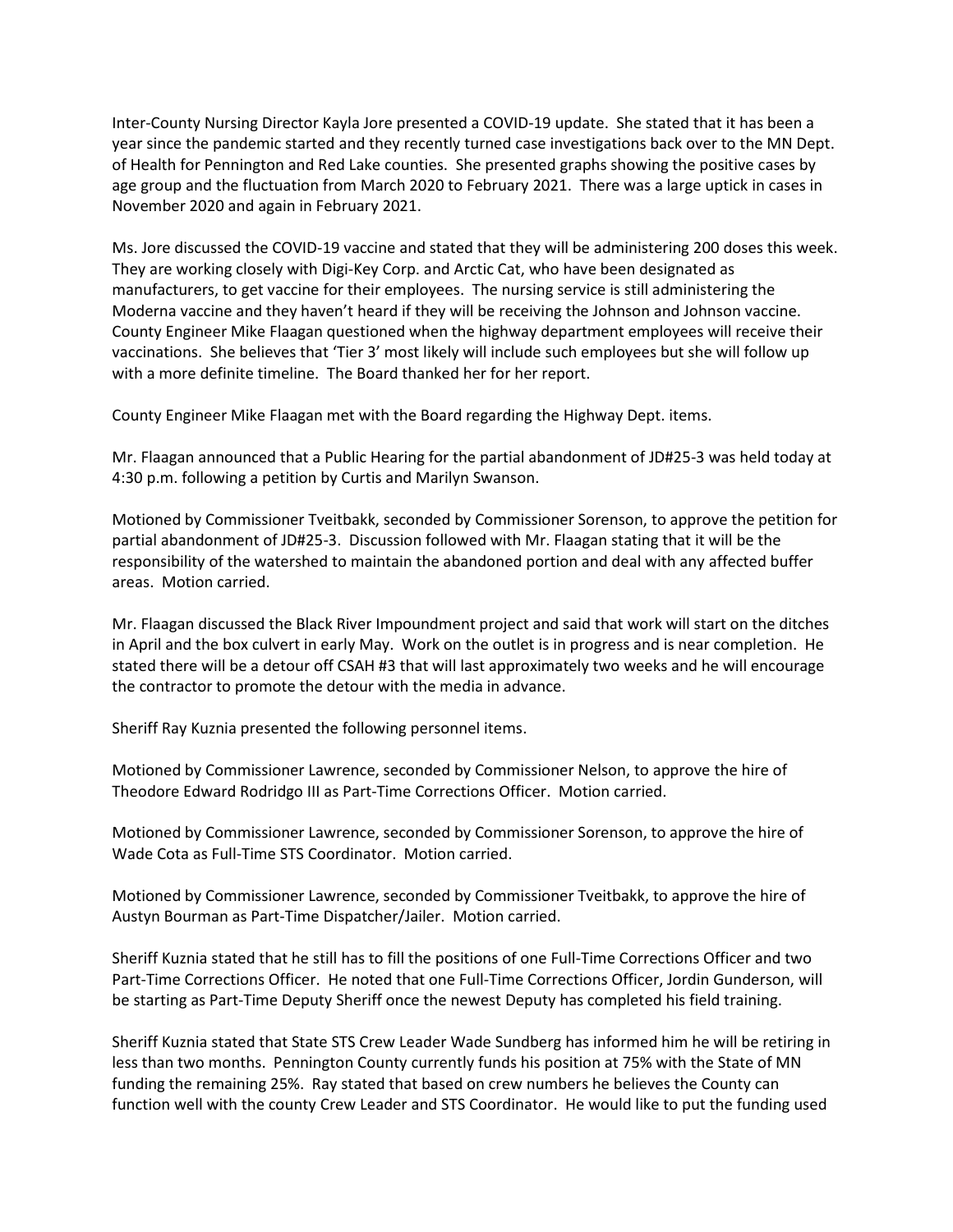for the State position to help fund a new Assistant Jail Administrator position. Commissioner Tveitbakk questioned if there is an agreement regarding the state crew leader position and if so, can we terminate the agreement with the State of MN early. Mr. Kuznia stated that he has done the research and we are able to terminate the agreement. Motioned by Commissioner Tveitbakk, seconded by Commissioner Lawrence, to terminate the contract between Pennington County and the State of Minnesota regarding the STS program. Discussion followed. Motion carried.

Motioned by Commissioner Lawrence, seconded by Commissioner Sorenson, to authorize the County Sheriff to advertise for a Full-Time Assistant Jail Administrator. Motion carried.

Motioned by Commissioner Lawrence, seconded by Commissioner Sorenson, to authorize the County Sheriff to advertise for a Part-Time Dispatcher/Jailer. Motion carried.

Mr. Kuznia stated that following transfer of Jill Kolstoe to the attorney's office, he would like to hire a Full-Time Record's Clerk to work in Records and as a Sheriff's Clerk. Motioned by Commissioner Tveitbakk, seconded by Commissioner Lawrence, to authorize the County Sheriff to advertise for a Full-Time Records Clerk. Motion carried.

Motioned by Commissioner Lawrence, seconded by Commissioner Sorenson to authorize the County Sheriff to advertise for a Full-Time Deputy Sheriff. Motion carried.

Committee Reports / Commissioner Reports:

Commissioner Peterson stated that the NW Juvenile Training Center is doing a great job working with the juveniles, the kids are being schooled and it is not just a holding facility.

Motioned by Commissioner Lawrence, seconded by Commissioner Sorenson, to enter into a contract with Sand Creek Group, LTD to provide consulting services with the Human Services Dept. Motion carried.

Commissioner Tveitbakk stated that the County is expected to receive \$2.7 million as part of the American Rescue Plan. While the spending rules are still forthcoming, it appears that half of the funds will be coming soon and the remainder one year later. He noted that prior CARES Act county allocations amounted to \$1.784 million for the County (\$1.9 million following some township's surrendering funds) and a second round totaling \$283,000. A small percentage of the funds was withheld for administration costs, COVID-19 prevention, etc. but otherwise a large majority was distributed to local businesses.

Commissioner Nelson stated that the Pennington County Historical Society met on March 22<sup>nd</sup>, 2021 and they are requesting to open according to the state guidelines. They normally open Memorial Day weekend. The Board approved the request contingent on them following all state guidelines.

County Auditor-Treasurer Items: None

County Coordinator Items:

Motioned by Commissioner Lawrence, seconded by Commissioner Nelson, to approve issuance of a duplicate warrant to Wyatt Olson in the amount of \$257.18 to replace lost warrant #190923 dated February 12<sup>th</sup>, 2021 without issuance of an indemnifying bond. Motion carried.